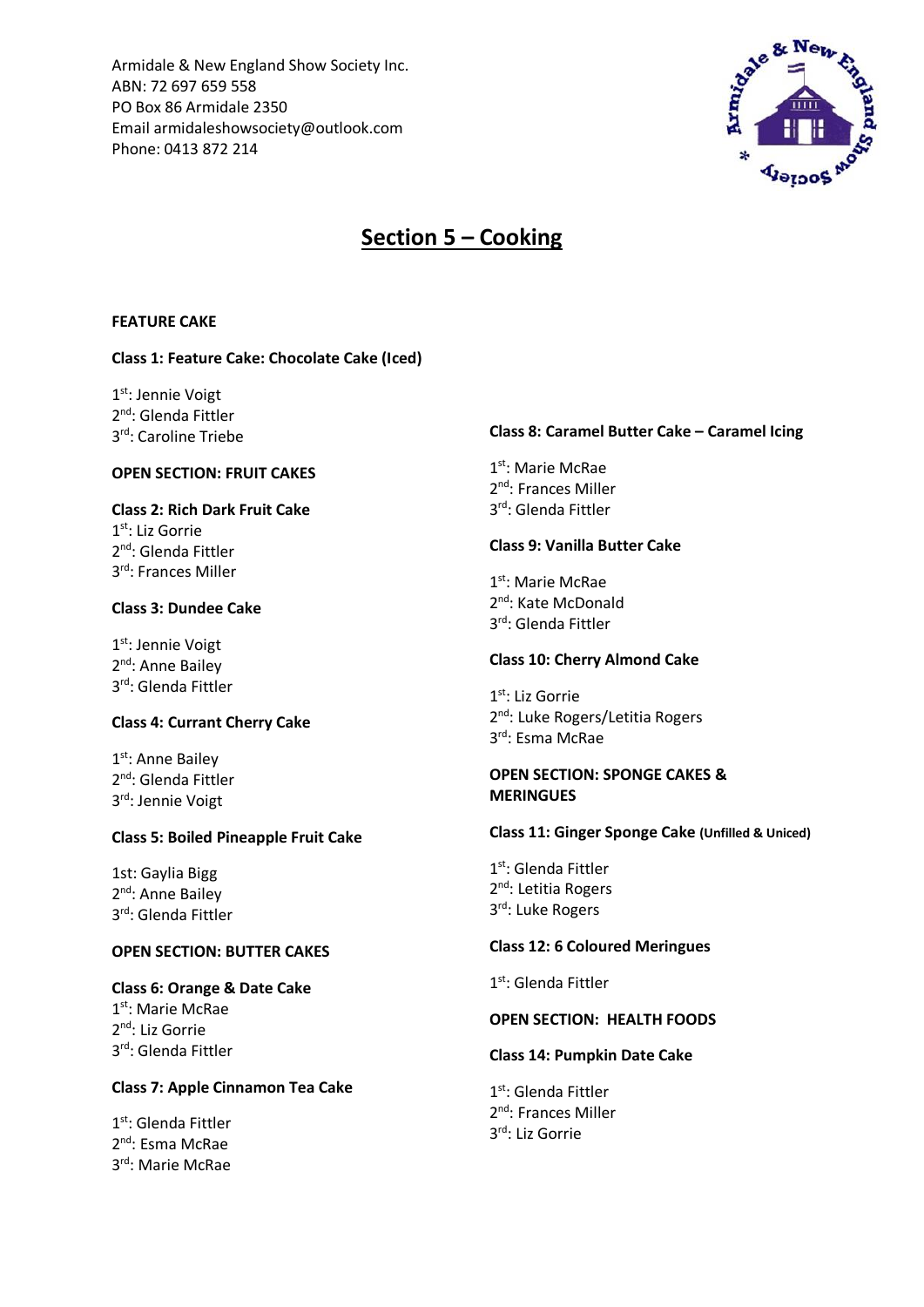Armidale & New England Show Society Inc. ABN: 72 697 659 558 PO Box 86 Armidale 2350 Email armidaleshowsociety@outlook.com Phone: 0413 872 214



## **Class 15: Moist Apricot Roll**

1st: Julie Faulkner 2<sup>nd</sup>: Anne Bailey 3 rd: Joanne Ward

## **Class 16: Carrot & Banana Loaf**

1<sup>st</sup>: Kate McDonald 2<sup>nd</sup>: Liz Gorrie 3 rd: Esma McRae

## **Class 17: Zucchini Walnut Loaf**

1st: Frances Miller 2<sup>nd</sup>: Ann Morton 3 rd: Glenda Fittler

## **OPEN SECTION: MUFFINS, BISCUITS & SLICES Class 18: Six Fruit & Spice Muffins**

1st: Joanne Ward

## **Class 19: Six pcs Chocolate Brownie**

1st: Luke Rogers 2<sup>nd</sup>: Joanne Ward 3<sup>rd</sup>: Naomi D'Arcy

## **Class 20: Six Ginger Shortbread Cream Biscuits**

1 st: Glenda Fittler 2<sup>nd</sup>: Ann Morton

## **Class 21: Six Iced Vo Vo Biscuits**

1st: Glenda Fittler 2<sup>nd</sup>: Ann Morton

## **OPEN SECTION: SCONES & DAMPER**

## **Class 22: Six Apricot Scones**

1st: Glenda Fittler 2<sup>nd</sup>: Ann Bailey 3 rd: Letitia Rogers

## **Class 23: Cheese, Bacon & Herb Damper**

1st: Naomi D'Arcy 2<sup>nd</sup>: Ann Morton 3 rd: Glenda Fittler

## **OPEN SECTION: GLUTEN FREE COOKING**

**Class 24: Orange Cake – Iced**

1st: Letittia Rogers

## **Class 25: Six Ginger Nut Biscuits**

1st: Julie Faulkner 2<sup>nd</sup>: Glenda Fittler

## **MEN'S SECTION**

## **Class 26: Rum & Raisin Coffee Cake**

1st: Tom McMaster

## **Class 27: Six Date & Pecan Muffins**

1st: Tom McMaster

## **Class 28: Six Plain Scones**

1st: James Harwood 2<sup>nd</sup>: Nicholas Miller 3rd: Tom McMaster

#### **INTERMEDIATE SECTION (12-16 yrs)**

## **Class 29: Six Anzac Biscuits**

1st: Matilda Roberts 2<sup>nd</sup>: Amy Schuman 3 rd: Max Guppy

## **Class 30: Six Date Scones**

1st: Amy Schuman

## **Class 31: Coffee Cake - Iced**

1st: Amy Schuman